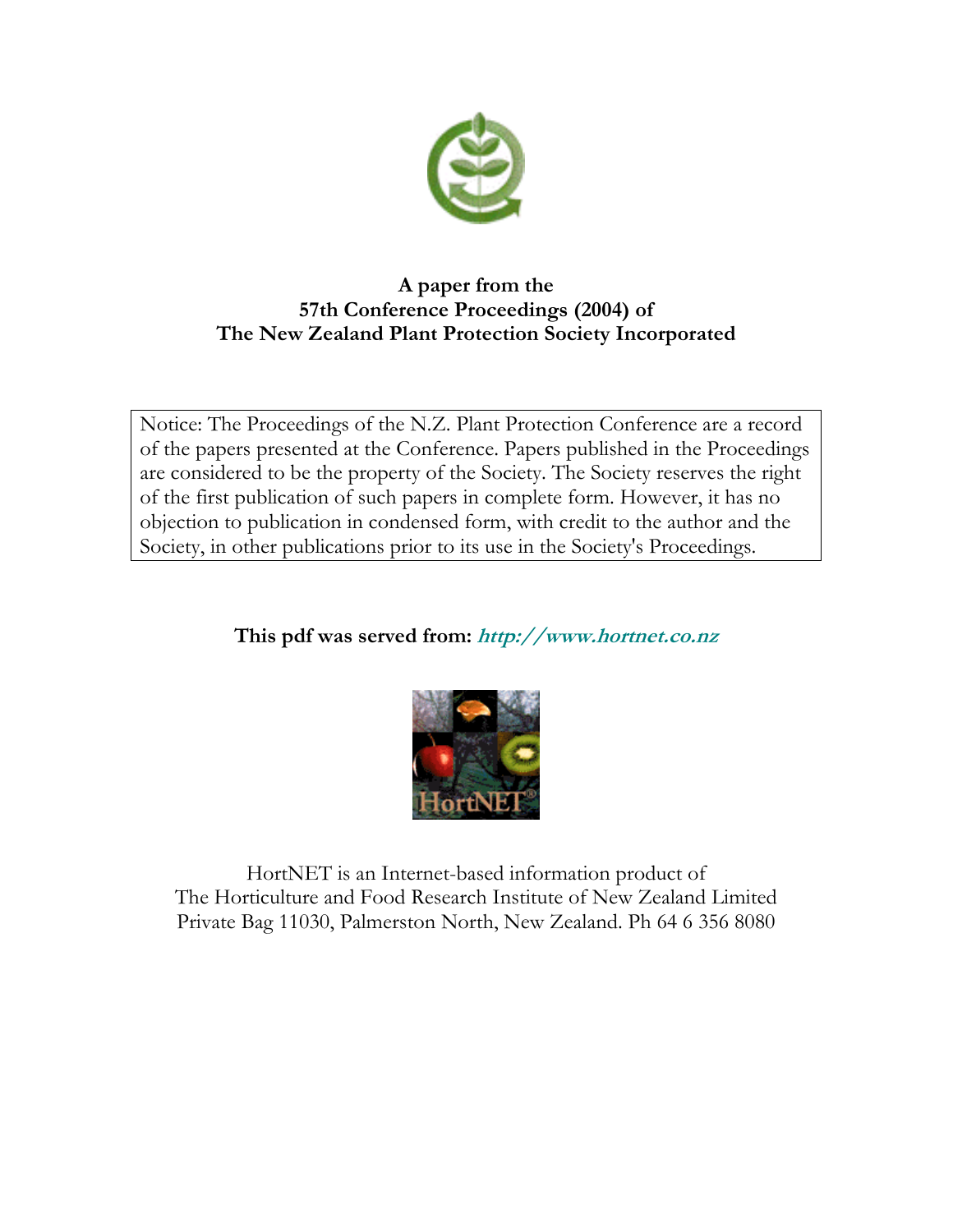# **PERENNIAL RYEGRASS INFECTED WITH AR37 ENDOPHYTE REDUCES SURVIVAL OF PORINA LARVAE**

J.G. JENSEN and A.J. POPAY

*AgResearch, Ruakura Research Centre, Private Bag 3123, Hamilton, New Zealand*

*Corresponding author: joanne.jensen@agresearch.co.nz*

### **ABSTRACT**

Two pot experiments were conducted to assess the impact of perennial ryegrass (*Lolium perenne*) infected with AR37, a novel strain of the endophytic fungus *Neotyphodium lolii*, on porina (*Wiseana cervinata*) larvae. The wildtype (WT) endophyte, a commercially available novel endophyte strain named AR1, and Nil endophyte ryegrass were also tested. Larval survival was reduced by AR37 in both experiments and by WT in one experiment. Larval weights and head widths, and tiller damage were also reduced by AR37 and, to a lesser extent, by WT. Short-term bioassays with excised tillers showed that *W. cervinata* were slightly deterred from feeding on AR37, but only when offered a choice between AR37 and Nil. No preference was shown between Nil and WT. No effects of AR1 on *W. cervinata* were observed.

**Keywords**: *Wiseana cervinata*, *Neotyphodium lolii*, porina, endophyte.

# **INTRODUCTION**

Porina, a complex of endemic species of the genus *Wiseana* (Lepidoptera: Hepialidae), is considered to be a major pest of pastures in New Zealand. *Wiseana cervinata* is perhaps the most important species of the genus, being the second most widespread (Dugdale 1994) and the most common of the species considered to be damaging to pasture (Perrott 1974; Dugdale 1994).

Control of porina has traditionally been through the use of insecticides applied after pasture damage has appeared, while pasture and stock management techniques have also been investigated (Ferguson 2000). The level of control achieved using these measures is variable, possibly due to differences in response between species (Ferguson 2000). Porina are omnivorous plant feeders, consuming the shoots of both legumes and grasses. Research aimed at identifying alternative pasture species with greater tolerance or resistance to porina has been conducted (e.g. Harris 1969; Harris & Brock 1972; Farrell et al. 1974), but with the possible exception of phalaris, none are considered likely to be feasible in lowland, intensively farmed areas (Barratt et al. 1990).

In New Zealand perennial ryegrass (*Lolium perenne*) cultivars containing the naturally occurring endophyte *Neotyphodium lolii* (wildtype (WT)) protects pastures from pests such as Argentine stem weevil (Prestidge et al. 1982) and black beetle (Ball & Prestidge 1992). This endophyte produces alkaloids which can be detrimental to livestock (Fletcher et al. 1999), whereas other strains which occur naturally outside of New Zealand produce different combinations of alkaloids and may therefore provide insect resistance without the adverse effects on livestock. The now commercially available strain AR1 produces peramine but not ergovaline or lolitrem B, and has been shown to be effective against Argentine stem weevil (Popay et al. 1999) and to have a degree of resistance to black beetle (Popay & Baltus 2001). Another experimental strain, AR37, does not produce peramine, lolitrem B or ergovaline but is known to produce a complex of janthitrem alkaloids (Tapper & Lane 2004). This endophyte affects Argentine stem weevil larvae, but not adults (Popay & Wyatt 1995).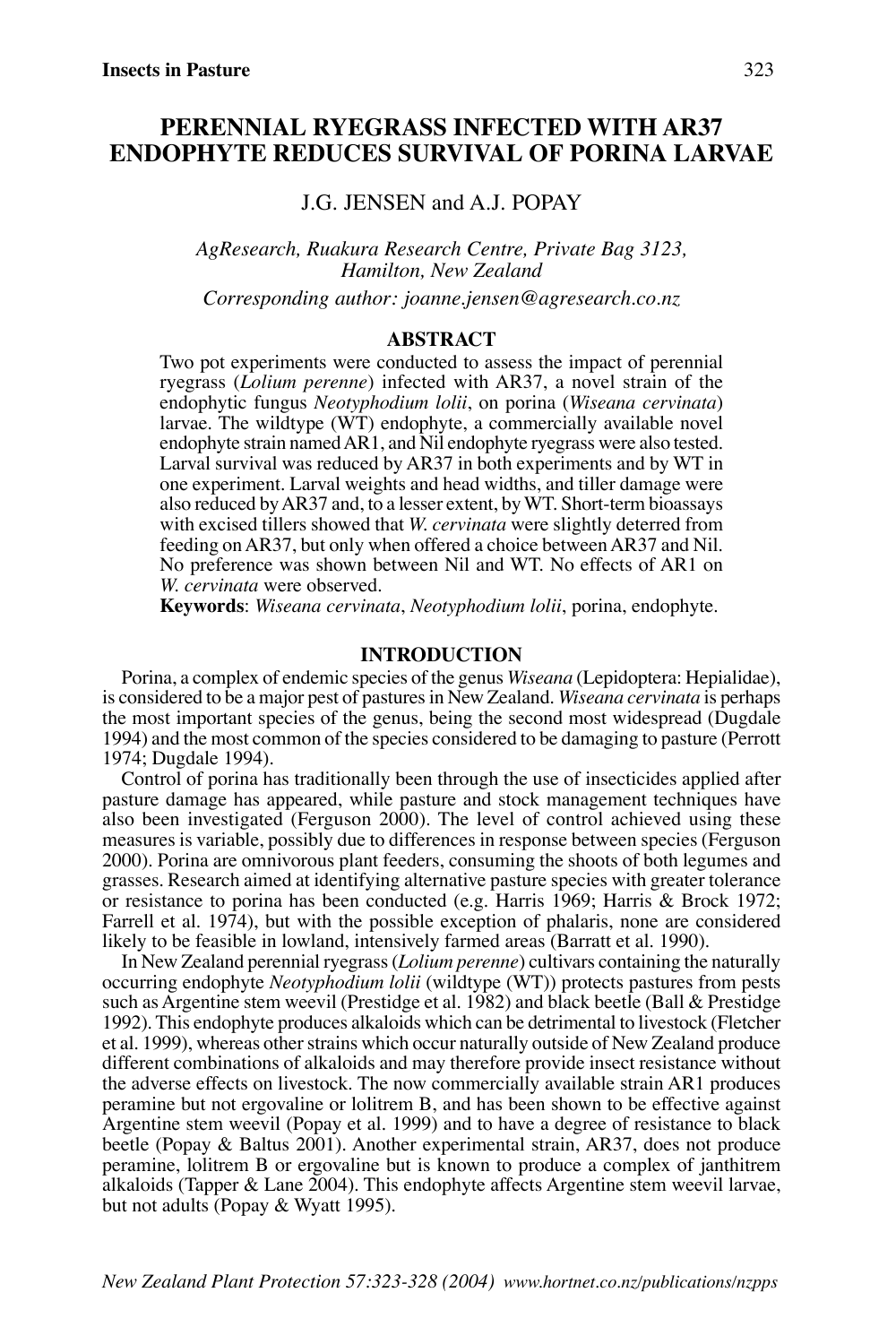Porina are not known to be affected by endophytes in ryegrass, but are sensitive to loline alkaloids produced by *N. coenophialum* in tall fescue (*Festuca arundinacea*) (Popay & Lane 2000). Laboratory studies were conducted to investigate whether the presence of any of three different strains, WT, AR1 and AR37, of the *Neotyphodium* endophyte provides protection to perennial ryegrass from *W. cervinata*. The effects of the endophytes on survival and growth of *W. cervinata* larvae were assessed in whole plant, pot experiments, and further bioassays were conducted to try to determine the mode of action.

## **METHODS**

#### *Wiseana cervinata* **larvae**

For all experiments, *W. cervinata* larvae were obtained from eggs laid by field-collected adult females. An outside incandescent light situated at Allanton on the Taieri Plain, near Mosgiel, was used to attract adult *W. cervinata* in November 2002 and 2003. Females were hand collected, placed individually in 60 ml specimen containers and held overnight at room temperature to lay eggs. The moths were subsequently dissected and the bursa copulatrix examined to determine species (Dugdale 1994). Eggs were sent to Ruakura Research Centre where they were surface sterilised with 1 mg/litre copper oxychloride and held at 20°C on dampened filter paper in Petri dishes to hatch. On hatching, larvae were transferred to a controlled environment room held at 18°C, in 60 ml vials containing damp bark chips and were fed a semi-synthetic diet (Popay 2001) until required. **Plants**

Perennial ryegrass (cv. Samson) was used in all experiments. In the first pot experiment ryegrass was either endophyte-free or infected with WT or AR37. In the second pot trial and in the bioassays, ryegrass infected with AR1 was also included. All plants had been grown initially in commercial potting mix in a screenhouse and maintained with regular watering and trimming. Prior to use in each experiment plants were tested for the presence of endophyte using a tissue print immunoassay technique (Hahn et al. 2003). **No-choice pot experiments**

# Experiment 1 was set up in February 2003 using 11-week-old larvae. Individual larvae were weighed and their head capsule widths were measured using a graticule in a stereomicroscope at 16x magnification. Each larva was placed into a 15 cm diameter plastic pot containing an 8-month-old perennial ryegrass plant in a 2:1 soil:sand mix, and with a thin layer of bark on the surface to provide protection for the larvae. There were 20 replicate plants for each endophyte treatment. Larvae were caged on to the plants by sealing drainage holes in the pots with net fabric, and by taping acetate cylinders approximately 14.5 cm in diameter and open at both ends around the top of the pots. Plants were placed in an 18°C controlled environment room with 16:8 h light:dark and were bottom-watered as required. The numbers of damaged and undamaged tillers per plant were counted at fortnightly intervals. Damaged tillers were removed at each assessment. Six weeks after larvae were introduced to the pots, they were removed, weighed and head capsule widths measured as described above.

Experiment 2 was set up in January 2004 in the same way as described for Experiment 1 but using 5-week-old *W. cervinata* larvae and 8-week-old ryegrass plants. Three larvae were placed on each plant. There were 15 replicates per treatment. Tiller damage was recorded at weekly intervals, with damaged tillers being removed at each assessment. Larvae were removed, weighed and head capsule widths measured after four weeks. **No-choice and choice bioassays**

In March 2004 a no-choice bioassay was conducted using 14-week-old *W. cervinata* larvae in individual 60 ml plastic vials containing damp bark chips. Each larva was provided with a tiller excised at the stem base from 9-week-old perennial ryegrass plants. There were 20 replicates for each treatment. Each tiller was taken from a different plant and the lengths of the pseudostem and of each leaf blade were measured. The tiller was placed inside a 10 ml plastic test-tube, with the pseudostem protruding slightly from the open end. The test-tube was inverted and the open end held in place over, and just touching,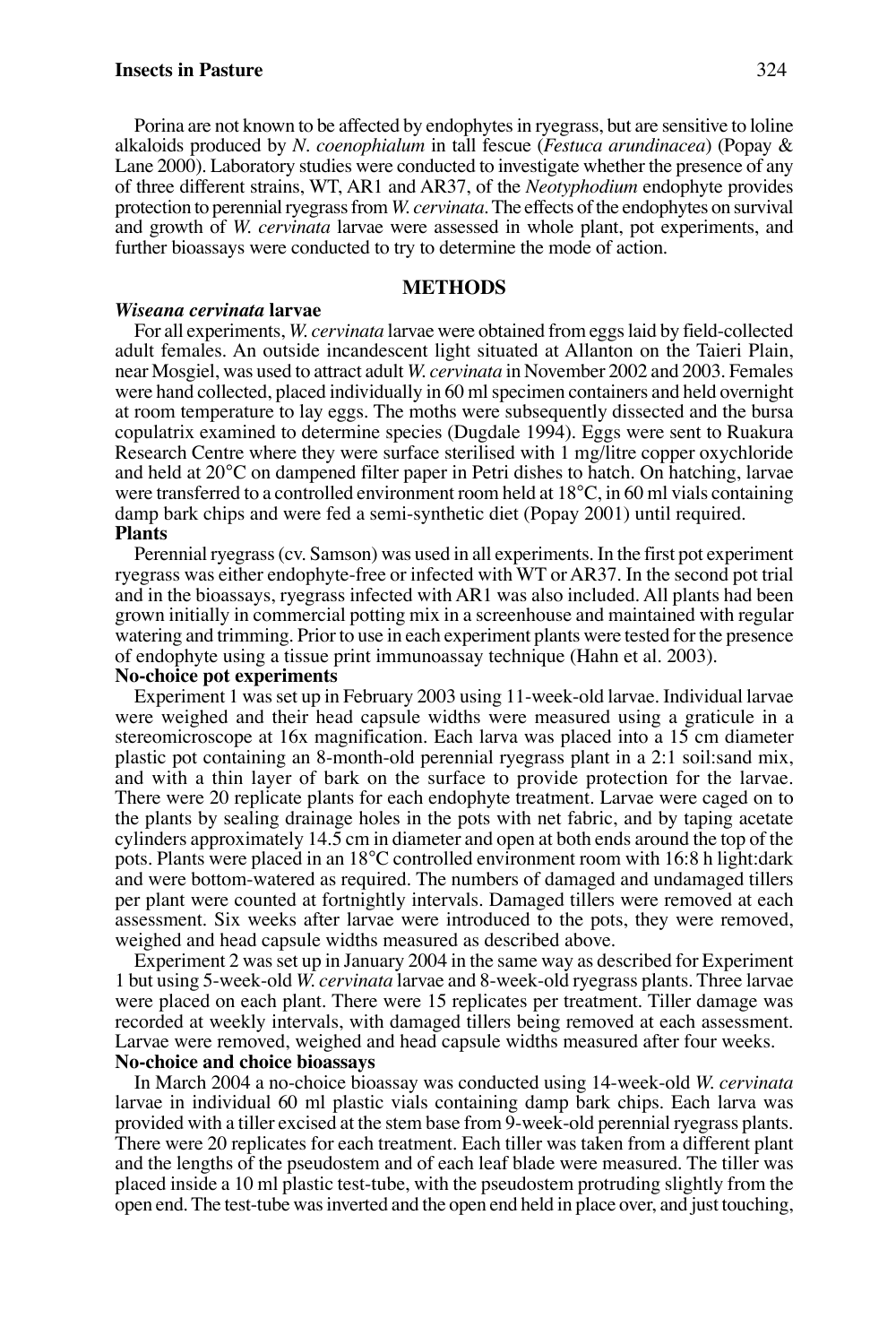# **Insects in Pasture** 325

the bark in a vial using a circle of felt fabric. The felt was secured over the opening in the vial with a rubber band. Tiller remnants were removed and measured after 3 days.

A choice bioassay using a similar method to the no-choice bioassay was conducted in April 2004. Twenty 17-week-old larvae for each treatment were presented individually with an endophyte free (Nil) tiller plus a tiller infected with WT, AR1 or AR37. The tillers were measured, and held in separate test-tubes pushed through separate holes in circles of felt. Lengths of tiller remnants were measured after 3 days.

#### **Statistical analyses**

Analysis of variance was carried out on larval weight, larval head capsule width and tiller damage data using GenStat Seventh Edition. Data were log transformed where necessary and for these analyses back-transformed data are presented. Larval survival data were analysed by binomial regression.

#### **RESULTS**

#### **No-choice pot experiments**

Larvae feeding on AR37-infected ryegrass had significantly lower survival than those feeding on Nil ryegrass for both no-choice pot experiments (P<0.001) (Table 1). Final weights and head widths of larvae in the AR37 treatment could not be assessed in experiment 1, since only one of the 20 larvae survived, but after 4 weeks of feeding on AR37, larvae in experiment 2 were smaller than larvae in the Nil treatment (P<0.001).

Larval survival was significantly reduced in the WT treatment compared with Nil in experiment 1 (P<0.01) but not in experiment 2 (P>0.05). Surviving WT larvae had lower body weights than larvae on the Nil treatment in both experiments  $(P<0.05)$ . WT larvae also had smaller head widths than those on Nil, although this difference was not statistically significant.

AR1 had no significant impact on survival of larvae relative to Nil or to WT. Weights and head widths of larvae from the AR1 treatment were intermediate between, but not significantly different from, those on Nil and WT (Table 1).

|                  | Larval survival |           | Final weight          |           | Final head width         |           |
|------------------|-----------------|-----------|-----------------------|-----------|--------------------------|-----------|
| Endophyte        | Exp. 1          | Exp. 2    | Exp. $1^{1,2}$ Exp. 2 |           | Exp. $1^{1,3}$           | Exp. 2    |
| Nil              | 95.0            | 55.6      | 447                   | 105.1     | 3.72                     | 2.32      |
| <b>WT</b>        | 55.0            | 51.1      | 321                   | 78.9      | 3.52                     | 2.17      |
| AR1              | $\sim$          | 64.4      | $\sim$                | 95.0      | $\overline{\phantom{a}}$ | 2.20      |
| AR37             | 5.0             | 13.3      | ۰                     | 35.7      | ۰                        | 1.81      |
| LSD $(P<0.05)^4$ | $19.6***$       | $16.8***$ | $98 *$                | $190$ *** | $0.21$ ns                | $0.19***$ |

# **TABLE 1: Survival (%), final mean weights (mg) and final mean head widths (mm) of** *W. cervinata* **larvae caged onto ryegrass with different endophyte treatments for 6 weeks in experiment 1 and 4 weeks in experiment 2.**

<sup>1</sup>AR37 not included in the statistical analysis as only 1 larva of the 20 survived.

2 Analysis included initial weight as a covariate.

3 Analysis included initial head width as a covariate.

4 ns=not significant; \* P<0.05; \*\*P<0.01; \*\*\*P<0.001.

Fewer tillers were damaged by *W. cervinata* larvae on AR37-infected plants than on Nil plants (experiments 1 & 2) and on AR1 plants (experiment 2) (P<0.01) (Fig. 1A & 1B). Tiller damage to WT was intermediate between AR37 and Nil in both experiments, with differences being statistically significant (P<0.05) from 4 weeks onwards in experiment 1 and at all assessment dates in experiment 2. In experiment 2, tiller damage did not differ significantly between AR1 and Nil, and damage to AR1 was higher than to WT from two weeks onwards (P<0.05) (Fig. 1B).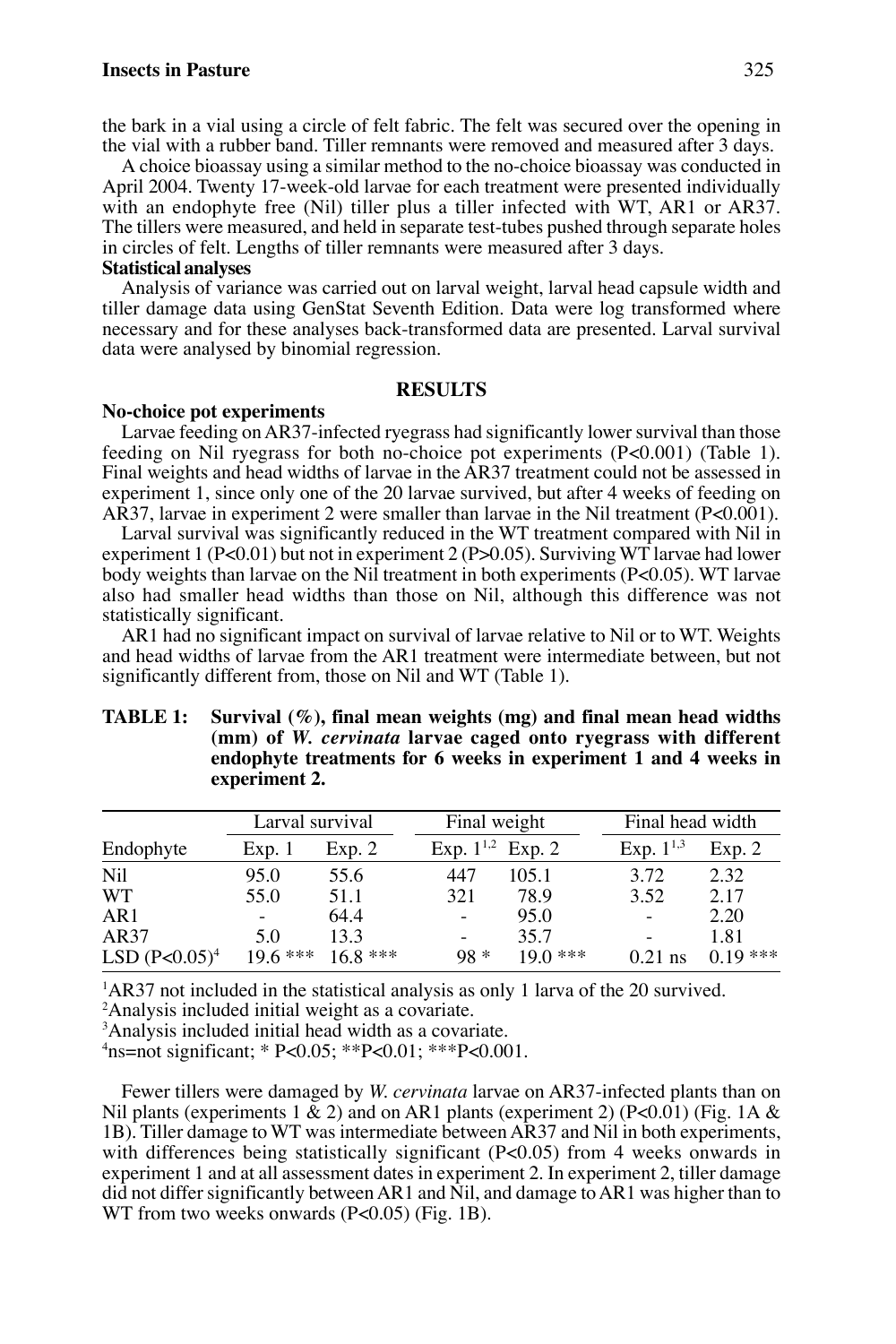

**FIGURE 1: Cumulative damage (number of tillers) caused by** *W. cervinata* **larvae to (a) Nil, WT or AR37 plants over 6 weeks in Experiment 1 or (b) feeding on Nil, WT, AR1 or AR37 plants over 4 weeks in Experiment 2. Error bars are LSD (P<0.05).**

# **No-choice & choice bioassays**

In the no-choice bioassay, larvae ate similar amounts of ryegrass from all endophyte treatments (Table 2). However, in the choice bioassay, *W. cervinata* larvae showed a preference for Nil ryegrass over AR37 (P<0.05) (Table 3). Larvae did not distinguish between WT and Nil, or between AR1 and Nil, with no significant differences between them in the quantities of leaf and stem (Table 3) or leaf + stem (data not shown) consumed (P>0.05)**.**

| <b>TABLE 2:</b> Mean length of stem and leaf (mm) consumed over a 3-day period by |
|-----------------------------------------------------------------------------------|
| 14-week-old W. <i>cervinata</i> larvae in a no-choice bioassay.                   |

| Endophyte   | Stem  | Leaf  | Total (leaf $+$ stem) |  |
|-------------|-------|-------|-----------------------|--|
| Nil         | 9.78  | 11.59 | 23.81                 |  |
| <b>WT</b>   | 11.13 | 25.03 | 35.52                 |  |
| AR1         | 6.42  | 14.88 | 20.29                 |  |
| AR37        | 5.37  | 9.87  | 15.96                 |  |
| LSD(P<0.05) | 8.16  | 24.75 | 37.15                 |  |

| TABLE 3: Mean length of stem and leaf (mm) consumed over a 3-day period by |
|----------------------------------------------------------------------------|
| 17-week-old W. cervinata larvae in a choice bioassay.                      |

|             |        | Stem |                  |      | Leaf <sup>1</sup> |           |
|-------------|--------|------|------------------|------|-------------------|-----------|
|             | $E+^2$ | Е-   | LSD <sup>3</sup> | E+   | E-                | LSD.      |
| WT vs Nil   | 25.5   | 24.5 | $16.6$ ns        | 20.1 | 10.8              | $26.8$ ns |
| AR1 vs Nil  | 19.8   | 20.1 | $10.1$ ns        | 31.2 | 18.4              | $40.6$ ns |
| AR37 vs Nil | 17.5   | 32.4 | $130*$           | 6.1  | 33.5              | $23.4*$   |

<sup>1</sup>analyses carried out on log-transformed data, with backtransformed means and LSD presented.

 $E^2E + WT$ , AR1 or AR37; E- = Nil.

 ${}^{3}$ LSD for P<0.05; ns = not significant,  ${}^{*}$  = P<0.05.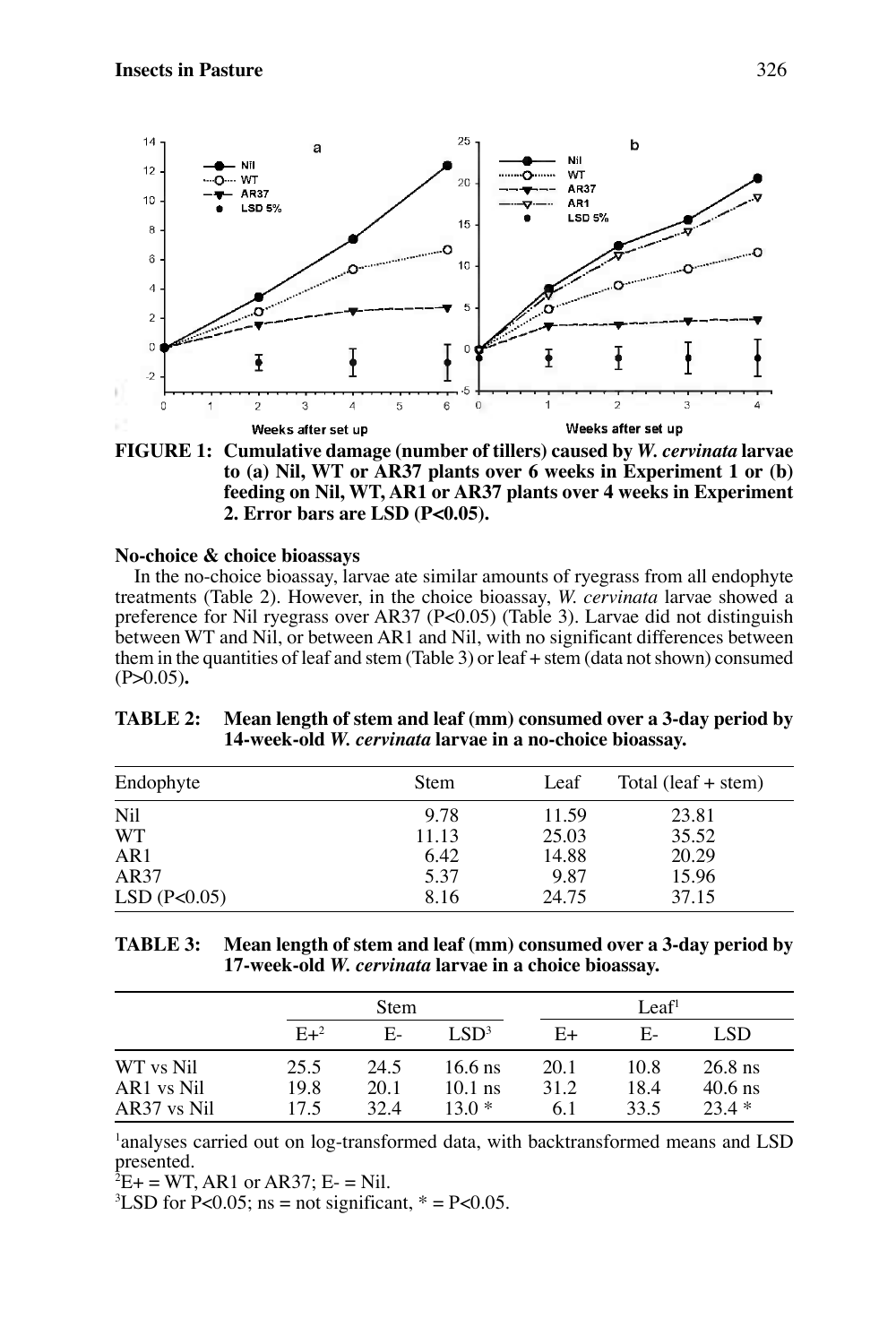#### **DISCUSSION**

The negative effects of AR37-infected perennial ryegrass on survival of *W. cervinata* larvae in the pot trials were shown in the choice bioassay to be at least partially due to feeding deterrence. However, deterrence was not complete since some feeding on AR37 was observed both in pot trials and bioassays, and when offered no choice in the bioassay, consumption did not differ from that in other treatments. It is possible that AR37-infected ryegrass is both deterrent and toxic to *W. cervinata* larvae, although this could not be confirmed due to the short-term nature of the bioassays. Although AR37 has also been shown to reduce damage caused by Argentine stem weevil larvae (Popay & Wyatt 1995), the mechanisms have not been determined. The role of janthitrems produced by AR37 (Tapper & Lane 2004) in the insect activity of this endophyte are also as yet unknown.

*Wiseana cervinata* larvae were not deterred from feeding on perennial ryegrass infected with the WT endophyte, and thus the decreased survival and growth observed in larvae in the two pot experiments appears to be due to toxicity. Of the alkaloids known to be produced by this endophyte, lolitrem B is toxic but not a deterrent to Argentine stem weevil larvae (Prestidge & Gallagher 1985) while ergovaline is toxic to larvae of the fall armyworm (*Spodoptera frugiperda*) (Clay & Cheplick 1989). Peramine has been shown to be highly deterrent to Argentine stem weevil adults (Rowan & Gaynor 1986), and larvae (Dymock et al. 1988). Peramine had no apparent effect on *W. cervinata* in these trials since survival and growth of larvae on AR1 did not differ from Nil plants, but further work is needed to confirm this, given that the effects of AR1 were intermediate between Nil and WT and not significantly different from either. Although some protection from *W. cervinata* damage may be achieved by sowing WT-infected ryegrass, the negative effects on livestock make this a less than favourable option. Perennial ryegrass containing AR37 would be more resistant to *W. cervinata* than WT, but this strain is the subject of ongoing research and is not commercially available.

#### **ACKNOWLEDGEMENTS**

Thanks to Catherine Cameron for statistical analyses, Colin Ferguson for collection and identification of adult *W. cervinata*, and Wayne Simpson and Anouck de Bonth for developing endophyte immunoassay sheets. This research was funded by the Foundation for Research, Science and Technology (Contract No. C10X0228).

#### **REFERENCES**

- Ball, O.J.P.; Prestidge, R.A. 1992: The effect of the endophytic fungus *Acremonium lolii* on adult black beetle (*Heteronychus arator*) feeding. *Proc. 45th N.Z. Plant Prot. Conf*.: 201-204.
- Barratt, B.I.P.; van Toor, R.F.; Ferguson, C.M.; Stewart, K.M. 1990: Grass grub and porina in Otago and Southland. A guide to management and control. MAF. 104 p.
- Clay, K.; Cheplick, G.P. 1989: Effect of ergot alkaloids from fungal endophyte-infected grasses on fall armyworm (*Spodoptera frugiperda*). *J. Chem. Ecol. 15*: 169-182.
- Dugdale, J.S. 1994: Fauna of New Zealand No. 30, Hepialidae (Insecta: Lepidoptera). Manaaki Whenua Press. 164 p.
- Dymock, J.J.; Rowan, D.D; McGee, I.R. 1988: Effects of endophyte-produced mycotoxins on Argentine stem weevil and the cutworm *Graphania mutans*. *Proc. 5th Australasian Conf. Grassland Invert. Ecol.*: 35-43.
- Farrell, J.A.K.; Sweney, W.J.; Jones, A.E. 1974: Plant resistance to the porina caterpillar *Wiseana cervinata* (Lepidoptera: Hepialidae). I. Resistance in legumes and grasses. *N.Z. J. Agric. Res. 17*: 373-378.
- Ferguson, C.M. 2000: Susceptibility of *Wiseana* species to diflubenzuron and implications for field applications. *N.Z. Plant Prot. 53*: 430-435.
- Fletcher, L.R.; Sutherland, B.L.; Fletcher, C.G. 1999: The impact of endophyte on the health and productivity of sheep grazing ryegrass-based pastures. *In*: Woodfield, D.R; Matthew, C. *ed.* Ryegrass endophyte: an essential New Zealand symbiosis. Grassland Research and Practice Series No. 7. Pp. 133-139.